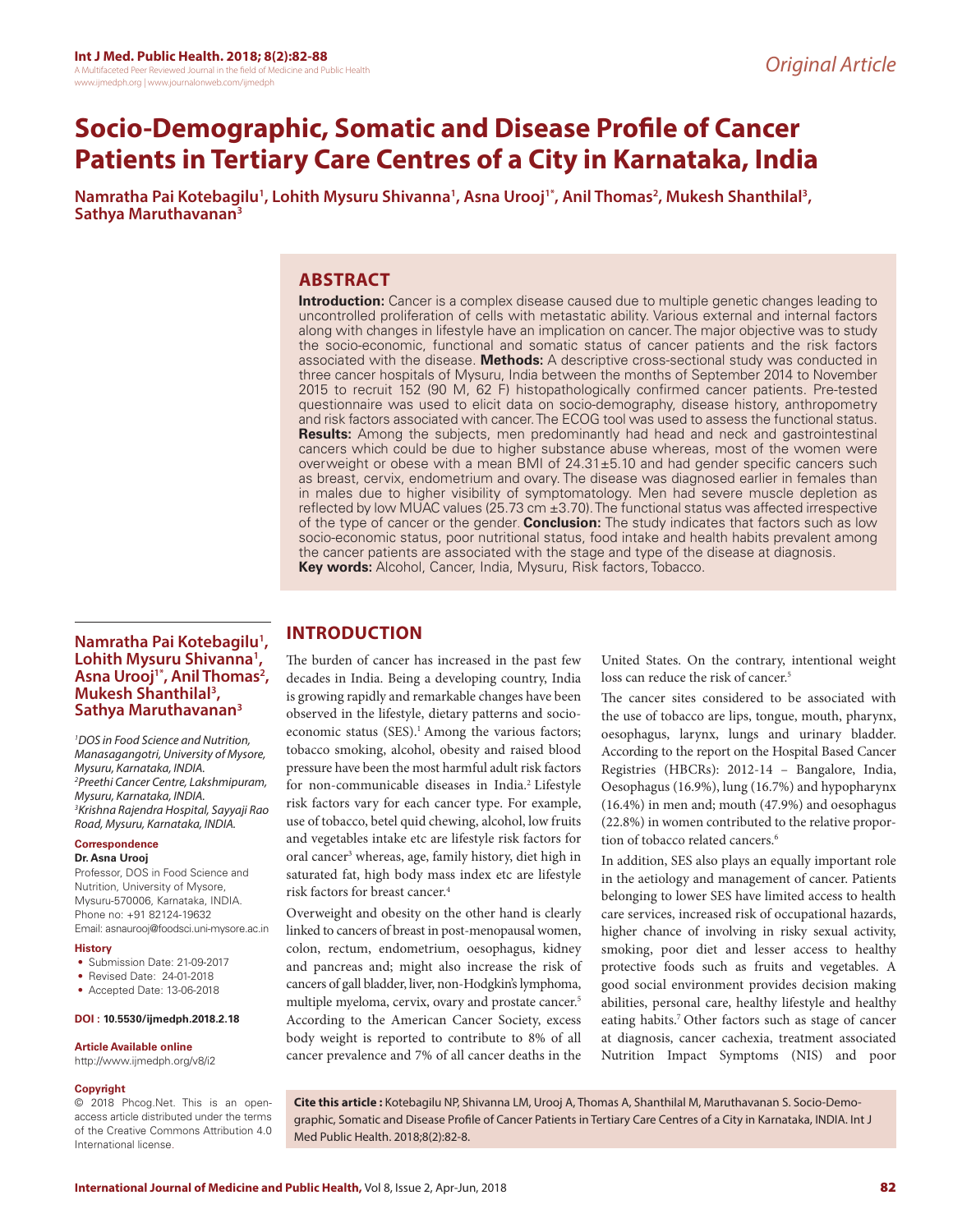nutritional status have a negative impact on the functional status of cancer patients.<sup>8-9</sup>

Recent data of the Population Based Cancer Registries (PBCRs), India, on cancer prevalence reported lung, mouth, oesophagus and stomach in men and; breast and cervix in women as the leading cancer sites.<sup>10</sup> According to the National Cancer Registry Programme (NCRP) report 2012-14 on the tobacco related cancers, lung cancer followed by cancers of the oesophagus and mouth were leading sites in both the genders across the country.<sup>11</sup>

The PBCR-Bangalore, India, reported lung, stomach, prostrate, oesophagus and brain as leading sites for cancer in men and; breast, cervix uteri, ovary, thyroid and mouth as leading sites in women.12 Meanwhile, the data on the HBCR - Bangalore, India, reported oesophagus, lung, hypopharynx, tongue and stomach as leading cancer sites in men, of which, most of them are tobacco related cancers. Cancers of the cervix, breast, mouth, ovary and oesophagus were leading sites in women.13 A marked difference can be observed in the reports of PBCRs and HBCRs in the same region. The PBCRs and HBCRs are limited to reports and trends of selected regions of the country and do not cover district-wise data. The data is further limited to trends only in Bangalore due to lack of Regional Cancer Centres facility. Moreover, wide differences exist in the lifestyle and environment between Bangalore and other regions of Karnataka. Hence, there is a need to study the trends in the Mysuru region and also for the local regional cancer centres to tie up with the National bodies to contribute data on the region specific trends.

Data on the socio-demographic, anthropometric and functional status of cancer patients receiving tertiary care in the Mysuru population is scarce. Thus, it was proposed to study these parameters in patients attending selected cancer hospitals of Mysuru, Karnataka, India.

# **MATERIALS AND METHODS**

## *Data collection*

This descriptive cross-sectional study was conducted in selected cancer hospitals of Mysuru city viz., Krishna Rajendra Hospital, Preethi Cancer Hospital and HCG-Bharath Hospital and Institute of Oncology between the months of September 2014 to November 2015. Subjects meeting the inclusion criteria were considered and 152 subjects (90 men and 62 women) were recruited during the study period.

Approval from Institutional Human Ethics Committee (IHEC-UOM No. 45 Res/2014-15, dated 07-08-2014) and permission from the respective hospitals were obtained to conduct the study. Patients of all age and both genders, with histopathologically confirmed cancers of all stages who expressed willingness to participate were included in the study. Patients who were critically ill or on enteral or parenteral feeding were excluded from the study. The purpose and importance of the study were explained to the participants and an informed consent was obtained in English or the local language i.e., Kannada. A pre-tested questionnaire was used to elicit information on the socio-demographic profile, disease profile, anthropometry, functional status and risk factors associated with cancer. Anthropometric data included height, weight, body mass index (BMI), mid upper arm circumference (MUAC), mid-upper arm muscle circumference (MUAMC) and triceps skinfold (TSF). The height was recorded using a stadiometer and weight using an analogue bathroom scale with frequent standardization. The MUAC was recorded using a non-elastic measuring tape. The TSF was recorded using a Lange skinfold caliper (Beta technology incorporated, Cambridge, Maryland). The Asian classification of BMI was used as reference values and were as follows; <18.5: underweight, 18.5-23: normal, 23-27.5: overweight, >27.5: obese.14 The reference values for TSF were obtained from National Health Examination Survey, United States, 2007-2010<sup>15</sup> for all racial and ethnic groups aged over 20years and MUAC values from National Health

Examination Survey, United States, 2011-2014 for Non-Hispanic Asians aged above 20years.<sup>16</sup> The reference values and the results were classified as "severe fat/muscle depletion" (<25<sup>th</sup> percentile), "mild to moderate fat/muscle depletion" ( $25<sup>th</sup> - 50<sup>th</sup>$  percentile) and "Within acceptable range for MUAC/TSF" (>50<sup>th</sup> percentile values). The reference values for men are <29.0, 29.0-30.9 and >30.9cm respectively for MUAC and <9.9, 9.9-13.4 and >13.4mm respectively for TSF whereas; <25.5, 25.5-27.9 and >27.9cm respectively for MUAC and <18.0, 18.0-23.5 and >23.5mm respectively for TSF for women. Functional status was assessed according to the Eastern Co-operative Oncology Group (ECOG) classification.<sup>17</sup> The SES was evaluated using the modified Kuppuswamy's Scale with a revised income parameter for 2014.18

#### *Data analysis*

The data was subjected to statistical analysis using SPSS version 16.0 (SPSS Inc., Chicago, IL, USA). The Chi-square Phi and Cramer's V test for nominal data and Somer's D test for ordinal data were employed to compare between gender and variables such as socio-demographic profile, disease profile, risk factors, factors influencing unhealthy habits and functional status. The age group and stage of cancer were cross tabulated. The anthropometric data was expressed as mean  $\pm$  SD and t-test was applied to compare results of the anthropometric profile.

#### **RESULTS**

#### *Socio-demographic profile*

Among the 152 subjects, 90 (59.2%) were men and 62 (40.8%) were women. The socio-demographic data including marital status, religion, family type, locality and SES is given in Table 1.

Majority of the study population were married, followed Hinduism and lived in a nuclear family. The patients seeking treatment in Mysuru city were mainly non-localites residing in rural areas due to lack of facilities to treat cancer. Most of the subjects travelled from districts across Mysuru city such as Mysuru (rural), Kodagu, Hassan, Chamarajanagar and Mandya for treatment. The patients belonged majorly to upper lower class of SES (men-57.8% and women - 61.3%). There was no significant difference in the SES, locality, family type and religion between the genders, however a significant difference (*P*<0.001) was observed in the marital status with higher number of widows among women. A significantly higher number of non-localite men (*P*=0.030) were receiving treatment in these hospitals.

## *Disease profile*

The disease profile of the study population is given in Table 2. Family heredity is one of the risk factors for cancer. Twenty six participants had a family history of cancer; however the type of cancer diagnosed in the individual varied from the cancers existing in the family. The duration of diagnosis of the disease was mostly between 1-5 years with the disease being diagnosed at later stages (Stage III and IV). Majority of the patients (>30% of men and women) received chemotherapy followed by CT/RT after surgery and chemo-radiotherapy. The presence of co-morbidities such as diabetes, cardiovascular diseases, hypertension was observed in 39.73% (n=151) of the subjects (Table 2). There was no significant difference observed (P>0.05) in the family heredity of the disease, disease diagnosis, treatment and co-morbidities between the genders in the study population.

#### *Types of cancers*

The data was grouped into three major categories of cancers viz., HNC, GIC and OC for the ease in comparing the results. The frequency of major category of cancers among the genders is given in Figure 1.

Among men, HNC (n=40) and GIC (n=27) were more predominant of which oesophageal cancer (n=9) was the most common type followed by cancers of the stomach, lungs and base of tongue (n=7) whereas,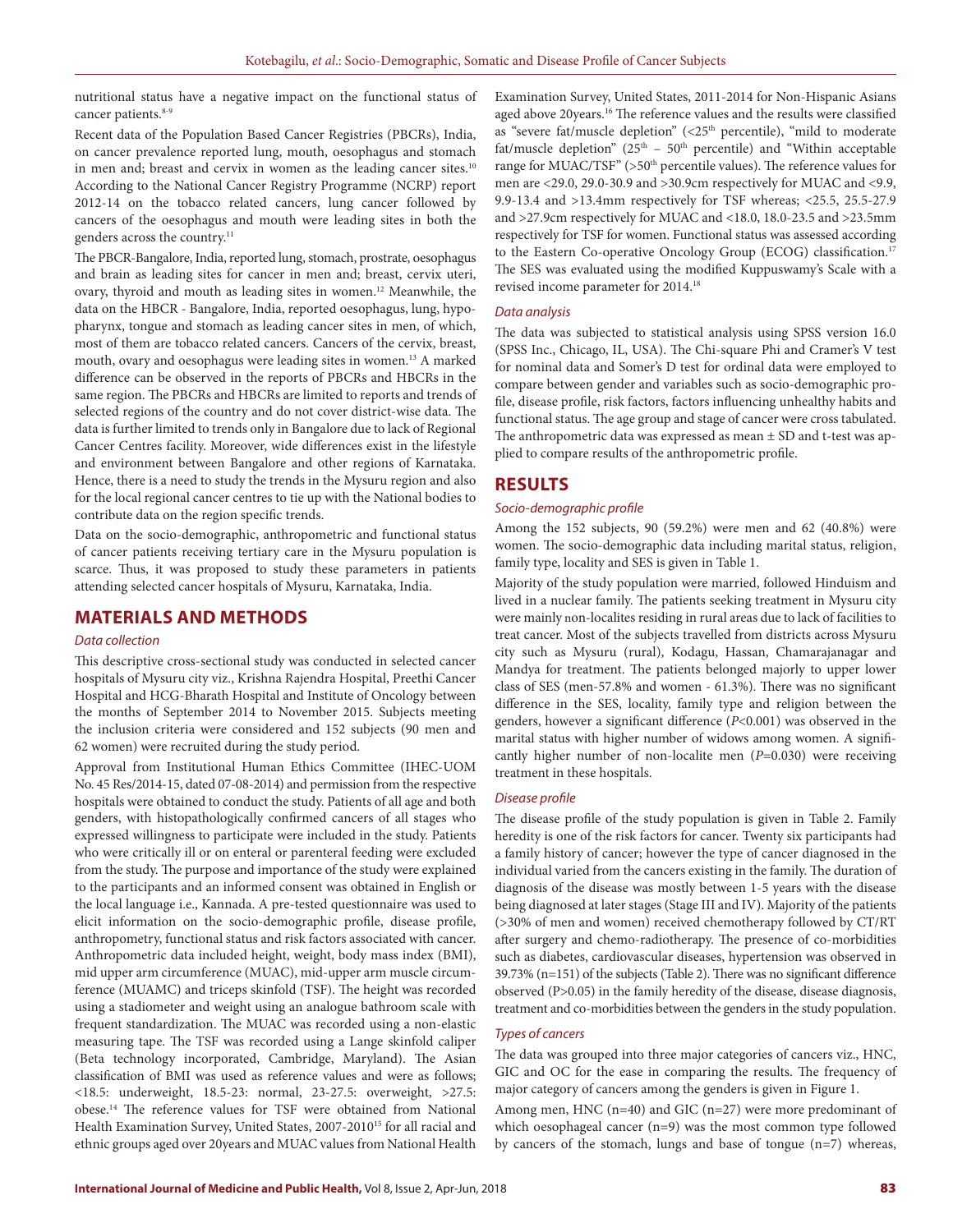Kotebagilu, *et al*.: Socio-Demographic, Somatic and Disease Profile of Cancer Subjects

| Table 1: Socio-demographic profile |                |                     |        |            | <b>Table 2: Disease profile</b>                                                    |                   |                     |        |         |
|------------------------------------|----------------|---------------------|--------|------------|------------------------------------------------------------------------------------|-------------------|---------------------|--------|---------|
| Demographic data<br>$(n=152)$      | <b>Men</b> (%) | <b>Women</b><br>(%) | $X^2$  | P<br>value | <b>Disease profile</b>                                                             | <b>Men</b><br>(%) | <b>Women</b><br>(%) | $X^2$  | P value |
| $(Men=90, Women=62)$               |                |                     | 29.629 | < 0.001    |                                                                                    |                   |                     |        |         |
| Marital status (M, W)              |                |                     |        |            | Family heredity of disease (n=151)<br>(M, W)                                       |                   |                     | 0.088  | 0.767   |
| Married (81, 33)                   | 90             | 53.2                |        |            | Yes $(16, 10)$                                                                     | 18                | 16.1                |        |         |
| Unmarried (4, 4)                   | 4.4            | 6.5                 |        |            | No (73, 52)                                                                        | 82                | 83.9                |        |         |
| Widower (5, 23)                    | 5.6            | 37.1                |        |            |                                                                                    |                   |                     |        |         |
| Divorced $(0, 2)$                  | $\mathbf{0}$   | 3.2                 |        |            | Disease diagnosis (M, W)                                                           |                   |                     |        |         |
| Religion (M, W)                    |                |                     | 2.157  | 0.541      | $<$ 1year (29, 18)                                                                 | 32.2              | 29.0                |        |         |
| Hindu (77, 57)                     | 85.6           | 91.9                |        |            | 1-5years (56, 41)                                                                  | 62.2              | 66.2                |        |         |
| Muslim $(9, 4)$                    | 10.0           | 6.5                 |        |            | $>5$ years $(5, 3)$                                                                | 5.6               | 4.8                 |        |         |
| Christian (2, 1)                   | 2.2            | 1.6                 |        |            | Treatment (M, W)                                                                   |                   |                     | 10.174 | 0.070   |
| Others $(2, 0)$                    | 2.2            | $\mathbf{0}$        |        |            | Treatment not initiated (2, 0)                                                     | 2.2               | $\mathbf{0}$        |        |         |
| Family type (M, W)                 |                |                     | 0.182  | 0.670      | Chemotherapy (25, 26)                                                              | 27.8              | 41.9                |        |         |
| Nuclear (75, 50)                   | 83.3           | 80.6                |        |            | Radiotherapy (9, 5)                                                                | 10.0              | 8.1                 |        |         |
| Joint $(15, 12)$                   | 16.7           | 19.4                |        |            | CRT (27, 8)                                                                        | 30.0              | 12.9                |        |         |
| Type of locality (M, W)            |                |                     | 1.378  | 0.502      | Surgery + no treatment $(0, 1)$                                                    | $\mathbf{0}$      | 1.6                 |        |         |
| Urban (27, 24)                     | 30.0           | 38.7                |        |            | CT/RT after surgery (27, 22)                                                       | 30.0              | 35.5                |        |         |
| Rural (62, 37)                     | 68.9           | 59.7                |        |            | Co-morbidities $(n=151)$ $(M, W)$                                                  |                   |                     | 17.463 | 0.065   |
| Resettlement colony (0, 0)         | $\overline{0}$ | $\mathbf{0}$        |        |            | No co-morbities (59, 32)                                                           |                   |                     |        |         |
| Slums $(1, 1)$                     | 1.1            | 1.6                 |        |            | HTN(3, 10)                                                                         | 66.3              | 51.6                |        |         |
| Mobile $(0, 0)$                    | $\mathbf{0}$   | $\mathbf{0}$        |        |            | DM(4, 3)                                                                           | 3.4               | 16.1                |        |         |
| Residence (M, W)                   |                |                     | 4.693  | 0.030      | CVD(3,0)                                                                           | 4.5               | 4.8                 |        |         |
| Localites (24, 27)                 | 26.7           | 43.5                |        |            | Thyroid $(1, 2)$                                                                   | 3.4               | $\mathbf{0}$        |        |         |
| Non-localites (66, 35)             | 73.3           | 56.5                |        |            | $HTN + DM(4, 3)$                                                                   | 1.1               | 3.2                 |        |         |
| Socio-economic status              |                |                     | 6.729  | 0.151      | $HTN + CVD(1, 1)$                                                                  | 4.5               | 4.8                 |        |         |
| (M, W)                             | 2.2            | 1.6                 |        |            | $CVD + HTN + DM (0, 2)$                                                            | 1.1               | 1.6                 |        |         |
| Upper class $(2, 1)$               | 11.1           | 9.7                 |        |            | $DM + Thyroid (0, 1)$                                                              | $\boldsymbol{0}$  | 3.2                 |        |         |
| Upper middle class (10, 6)         | 20.0           | 8.1                 |        |            | $HTN + CVD + Renal disease (0, 1)$                                                 | $\mathbf{0}$      | 1.6                 |        |         |
| Lower middle class (18, 5)         | 57.8           | 61.3                |        |            | Other co-morbidities* (14, 7)                                                      | $\mathbf{0}$      | 1.6                 |        |         |
| Upper lower class (52, 38)         | 8.9            | 19.4                |        |            |                                                                                    | 15.7              | 11.3                |        |         |
| Lower class $(8, 12)$              |                |                     |        |            | * Other co-morbidities included liver disease, urolithiasis, cholelithiasis, Tuber |                   |                     |        |         |

M-Men, W-Women



**Figure 1:** The frequency of major category of cancers between genders HNC-Head and Neck Cancer, GIC- Gastrointestinal cancer, OC-Other cancers.

OC (n=40) were mostly seen in women wherein cancers of the breast  $(n=15)$ , cervix  $(n=10)$  and ovary  $(n=8)$  were higher and breast cancer was the most reported cancer. The types of cancers differed significantly  $(P<0.001)$  and correlated strongly between the genders  $[X^2(2) = 25.759,$ V=0.412].

\* Other co-morbidities included liver disease, urolithiasis, cholelithiasis, Tuberculosis, piles, AIDS, osteoarthritis, prostatomegaly, hysterectomy, nephropathy, gastritis, obese, splenomegaly, paralysis, peptic ulcer; HTN-hypertension, DM-Diabetes mellitus, CVD-Cardiovascular disease, CT-Chemotherapy, RT – Radiotherapy, CRT-Chemo-radiotherapy; M-Men, W-Women

In the study population, 41 different types of cancers were observed. HNCs included mostly the squamous cell carcinomas of the post-cricoid, tonsils, base of tongue, nasopharynx, larynx, pyriform fossa, posterior pharyngeal wall, floor of mouth, tongue, gingivobuccal sulcus, neck, maxilla, hypopharynx, epiglottis, supraglottis, thyroid and retromolartrigone. GICs included cancers of the esophagus, colorectum, stomach, rectum, liver, bile duct and colon. The OCs observed were gender specific cancers in women viz, endometrial cancer, breast cancer, cervical cancer, ovarian cancer and men viz, testicular cancer and prostate cancer; cancers of the lymphoid and haematopoietic system such as Hodgkin's and non-Hodgkin's lymphoma, myeloma and leukemia and; different histologic cancer types of brain and nervous system such as astrocytoma, glioma, ependymoma and the parieto-occipital region. Sarcoma, cancer of the bladder and lung were also observed in the study population.

#### *Comparison of age group and Stage of Cancer*

The age group of the subjects was tabulated with the stage of cancer to observe the stage at which the disease was diagnosed. The age group of the subjects and the stages of cancer are given in Table 3.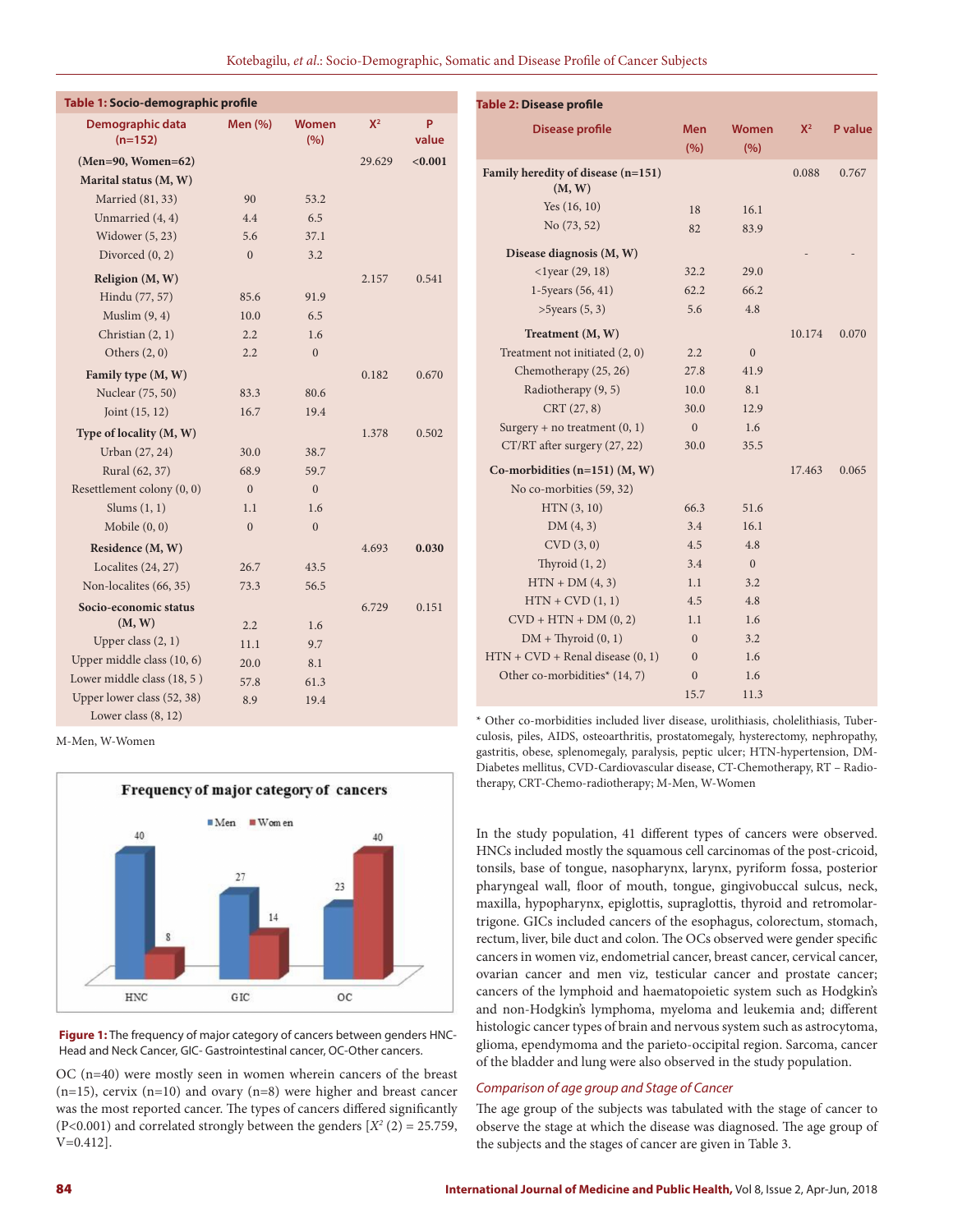| Gender |           | <b>Stage of Cancer</b> |                  |                  |                  |                  | Total ( $n=152$ ) |                  |
|--------|-----------|------------------------|------------------|------------------|------------------|------------------|-------------------|------------------|
|        |           | Stage 1                | Stage 2          | Stage 3          | Stage 4          | <b>Unknown</b>   |                   |                  |
| Men    | Age group | ${<}20$                | $\mathbf{1}$     | $\boldsymbol{0}$ | $\mathbf{0}$     | $\mathbf{1}$     | $\boldsymbol{0}$  | $\overline{2}$   |
|        |           | $20 - 29$              | $\boldsymbol{0}$ | $\boldsymbol{0}$ | $\mathbf{1}$     | $\boldsymbol{0}$ | $\boldsymbol{0}$  | $\mathbf{1}$     |
|        |           | $30 - 39$              | $\mathbf{1}$     | $\boldsymbol{0}$ | $\overline{2}$   | 1                | $\mathbf{1}$      | 5                |
|        |           | 40-49                  | $\mathbf{1}$     | $\mathbf{1}$     | 3                | $\mathfrak{Z}$   | $\mathbf{1}$      | $\boldsymbol{9}$ |
|        |           | 50-59                  | $\overline{2}$   | $\mathfrak{Z}$   | $\overline{7}$   | 15               | 6                 | 33               |
|        |           | 60-69                  | $\overline{3}$   | $\mathbf{1}$     | 5                | 11               | $\sqrt{5}$        | 25               |
|        |           | 70-79                  | $\boldsymbol{0}$ | $\mathbf{1}$     | $\overline{c}$   | 5                | $\overline{2}$    | 10               |
|        |           | >80                    | $\mathbf{1}$     | $\mathbf{0}$     | $\mathbf 1$      | 3                | $\boldsymbol{0}$  | 5                |
|        | Total     |                        | 9                | 6                | 21               | 39               | 15                | 90               |
| Women  | Age group | $<$ 20 $\,$            | $\boldsymbol{0}$ | $\overline{0}$   | $\boldsymbol{0}$ | $\boldsymbol{0}$ | $\mathbf{1}$      | $\mathbf{1}$     |
|        |           | $20 - 29$              | $\overline{0}$   | $\overline{0}$   | $\overline{c}$   | $\boldsymbol{0}$ | $\mathbf{1}$      | $\mathfrak{Z}$   |
|        |           | $30 - 39$              | $\mathbf{1}$     | $\mathbf{1}$     | $\overline{0}$   | $\overline{3}$   | $\overline{0}$    | 5                |
|        |           | $40 - 49$              | $\overline{3}$   | $\overline{4}$   | $\overline{4}$   | 3                | 5                 | 19               |
|        |           | 50-59                  | $\mathbf{1}$     | $\mathbf{1}$     | $\overline{4}$   | $\overline{4}$   | $\overline{2}$    | 12               |
|        |           | 60-69                  | $\mathbf{1}$     | $\overline{2}$   | 6                | 7                | $\overline{2}$    | 18               |
|        |           | 70-79                  | $\boldsymbol{0}$ | $\overline{0}$   | $\overline{0}$   | $\overline{2}$   | $\overline{2}$    | $\overline{4}$   |
|        | Total     |                        | $\boldsymbol{6}$ | 8                | 16               | 19               | 13                | 62               |

#### **Table 3: The age group of the subjects and stage of cancer**

The disease occurrence was higher in the age groups between 40-69 years  $(40-49 \text{ yrs in women}, n=19; 50-59 \text{ yrs in males}, n=33)$  and was observed to be earlier in women than in men. This observation could be due to greater visibility of the symptomatology in breast and cervical cancer. It was observed that 23.33% and 43.33% of men; 25.80% and 30.64% of women were in Stage III and Stage IV respectively, signifying diagnosis of the disease at terminal stage and lately in men.

#### *Anthropometric profile of the study population*

The average height of men and women was  $165cm$  [t (78) =-12.129, P<0.001] and 154cm [t (56) =-8.108, P<0.001] respectively and was significantly lower than the standards for Indians viz, 173cm for reference man and 161cm for reference woman. The average weight in men and women was 54 kg [t(78)=-4.858, P<0.001] and 58 kg [t(56)=1.414, p=0.163] respectively as compared to standards viz., 60 kg for reference man and 55 kg for reference woman.<sup>19</sup>

The anthropometric profile of the study population is depicted in Table 4. The mean BMI of women was significantly higher (*p*<0.001) than the BMI of men. Male subjects were predominantly underweight with BMI  $\langle 18.5 \text{ kg/m}^2 \text{ (n=34)}$  and women were overweight with BMI ranging between 23-27.5 kg/m² (n=22). A higher BMI in women (n=34; 22-overweight and 12-obese) could be related to gender specific cancers such as cancers of the ovary, breast, cervix and endometrium which is a major risk factor. Men (83.6%) had severe muscle depletion than women (32.7%). The MUAC values (25.73 cm  $\pm$ 3.70) were lesser than the 25<sup>th</sup> percentile of anthropometric data for Non-Hispanic Asians. Both men (54.2%) and women (46.2%) had severe fat depletion (<9.9 mm for men and <18.0 mm for women) as indicated by the TSF values.

#### *Functional status of the study population*

The ECOG is a specific tool used to assess the functional status in cancer subjects. As per this classification, the results obtained were as follows: "normal activity" was observed in 3.8% of men and 14.1% of women;

more than 40% of the subjects (51.2% - men, 42.1% - women) reported "presence of symptoms but nearly fully ambulatory"; 30% of men and 26.3% of women reported to be "On bed less than 50% of daytime", while 15-17.5% of the subjects reported to be "On bed more than 50% of daytime". Although, a higher percentage of women had normal activity, there was no significant difference (P=0.153) observed between the genders  $[X^2(3) = 5.265]$ . The functional status was affected irrespective of the type of cancer or the gender. However, stage of cancer had no effect since majority of the subjects with stage IV of the disease (42.6%) had symptoms but were fully ambulant.

#### *Major risk factors for cancer*

The most common risk factors for cancer include tobacco smoking and chewing, alcohol, betelnut chewing and nose snuff. Risk factors for cancer in the study population are given in Table 5.

The number of years of substance abuse such as alcohol (n=35), tobacco smoking (n=61), tobacco chewing (n=9), betelnut chewing (n=2) and nose snuff (n=1) were 32.46±10.90, 34.93±14.272, 21.56±14.081, 40.50±14.849 and 20±0years respectively. HNCs were seen mostly in men and can be related to habits such as beedi and cigarette smoking (49.10%, n=55 and; 10.71%, n=12 respectively) which was not observed in women. The respondents were asked if they smoked while drinking alcohol. Among men (n=88), 29.9% smoked while consuming alcohol, 15% did not smoke while consuming alcohol, 27.6% smoked but did not consume alcohol and 25.3% did not have the habit of smoking or drinking alcohol. However, women were not involved in any of the unhealthy habits except tobacco chewing. Therefore, HNCs and GICs can be linked to tobacco smoking and alcohol intake which is very well known and documented by several research studies. There was a significant difference between the gender and habits such as beedi smoking (*P*=0.0001, V=0.637), cigarette smoking (*P*=0.003), alcohol intake (*P*=0.0001, V=0.513), tea (*P*=0.01) and smoking while drinking alcohol (*P*=0.0001, V=0.725) which can increase the risk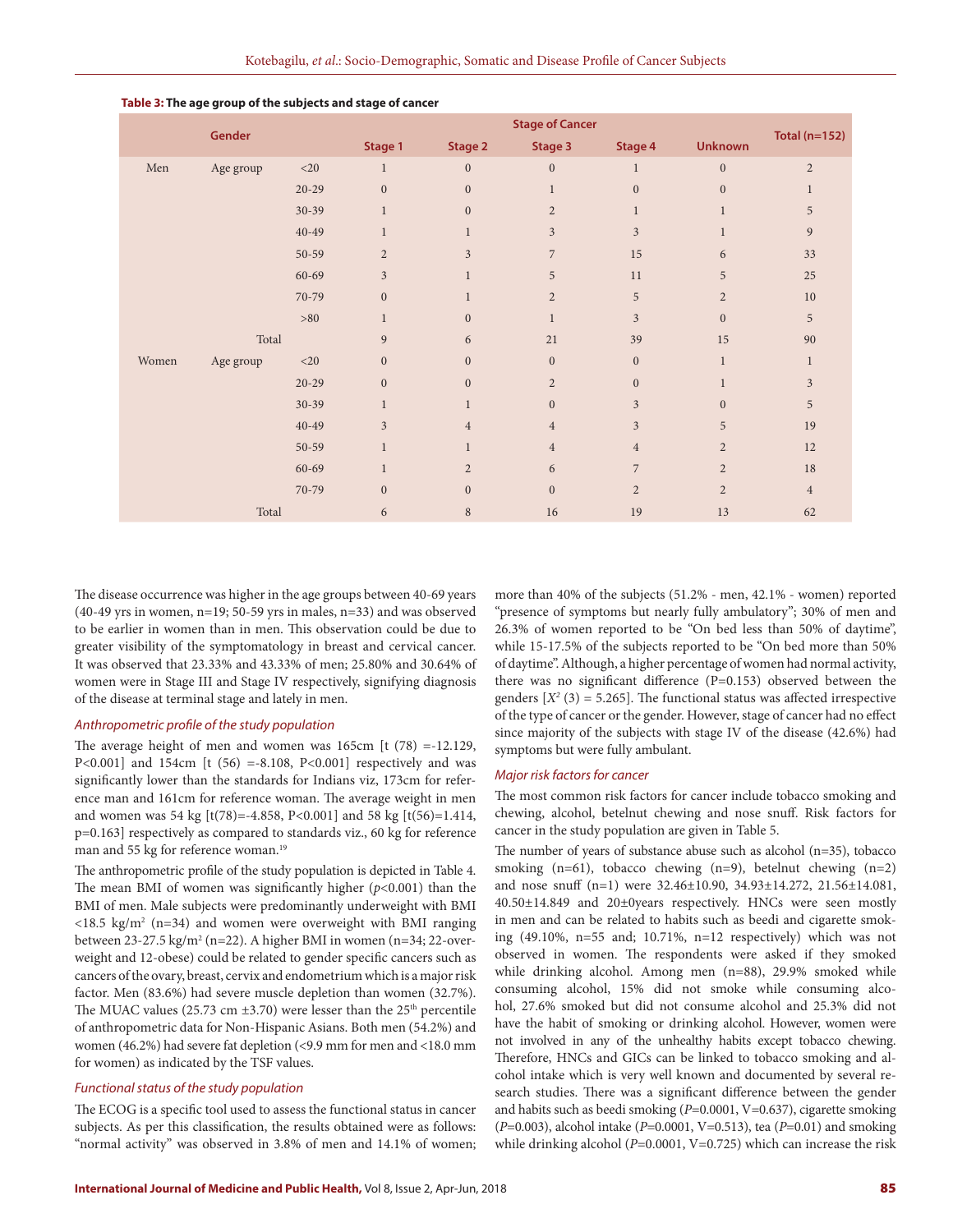| <b>Table 4: Anthropometric profile</b>       |                  |                  |          |         |
|----------------------------------------------|------------------|------------------|----------|---------|
| <b>Parameters</b>                            | <b>Men</b>       | Women            | t value  | P value |
|                                              | (mean± SD)       | (mean± SD)       |          |         |
| Height in cm $(n=136)$                       | 164.84±5.97      | 153.60±6.89      | 10.147   | < 0.001 |
| Weight in $Kg(n=136)$                        | 53.65±11.61      | 57.65±14.19      | $-1.807$ | 0.073   |
| <b>MUAMC</b> in cms                          | $22.67 \pm 2.73$ | $21.54 \pm 2.87$ | 2.208    | < 0.001 |
| MUAC in cm $(n=125)(M, W)$                   | $25.73 \pm 3.70$ | $27.11 \pm 4.27$ | $-1.923$ | 0.057   |
| Severe muscle depletion (65, 33)             | 83.6%            | 32.7%            |          |         |
| Mild to moderate muscle depletion (5, 12)    | 12.3%            | 42.3%            |          |         |
| Within acceptable range $(3, 7)$             | 4.1%             | 25.0%            |          |         |
| TSF in mm $(n=124)$ $(M, W)$                 | $9.84 \pm 5.0$   | $17.73 \pm 8.46$ | $-6.005$ | < 0.001 |
| Severe fat depletion (39, 24)                | 54.2%            | 46.2%            |          |         |
| Mild to moderate fat depletion (14, 15)      | 19.4%            | 28.8%            |          |         |
| Within acceptable range (19, 13)             | 26.4%            | 25.0%            |          |         |
| BMI $(n=136)$ $(M, W)$                       | $19.69 \pm 3.87$ | $24.31 \pm 5.10$ | $-5.997$ | 0.029   |
| $\langle 18.5 \rangle$ (underweight) (34, 6) | 43.0%            | 10.5%            |          |         |
| $18.5 - 23$ (normal) $(28, 17)$              | 35.4%            | 29.8%            |          |         |
| 23–27.5 (overweight) (13, 22)                | 16.5%            | 38.6%            |          |         |
| $>27.5$ (obesity) $(4, 12)$                  | 5.1%             | 21.1%            |          |         |

Note: Reference values of all the parameters are quoted in the text; MUAMC-Mid arm muscle circumference; MUAC-Mid arm circumference; TSF- Triceps Skinfold; BMI-Body mass index; M-Men, W-Women

| <b>Table 5: Risk factors for cancer</b>          |                     |                      |        |         |
|--------------------------------------------------|---------------------|----------------------|--------|---------|
| Risk factors $(n=149)$ (M, W)                    | <b>Men</b><br>(9/6) | <b>Women</b><br>(% ) | $X^2$  | P value |
| Tobacco chewing $(4, 7)$                         | 4.5                 | 11.5                 | 2.530  | 0.112   |
| Beedi smoking (55, 0)                            | 62.5                | $\overline{0}$       | 60.432 | 0.0001  |
| Cigarette smoking $(12, 0)$                      | 13.6                | $\overline{0}$       | 9.047  | 0.003   |
| Alcohol $(41, 0)$                                | 46.6                | $\Omega$             | 39.210 | 0.0001  |
| Tea (69, 36)                                     | 78.4                | 59                   | 6.511  | 0.01    |
| Coffee (42, 32)                                  | 47.7                | 52.5                 | 0.323  | 0.570   |
| Betel nut chewing without tobacco (3, 3)         | 3.4                 | 4.9                  | 0.212  | 0.645   |
| Nose snuff $(1, 0)$                              | 1.1                 | $\Omega$             | 0.698  | 0.404   |
| Smoking while drinking alcohol $(n=148)$ (26, 0) | 29.9                | $\overline{0}$       | 77.690 | 0.0001  |

M-Men, W-Women

| Table 6: Factors influencing unhealthy habits  |            |              |           |  |  |  |
|------------------------------------------------|------------|--------------|-----------|--|--|--|
| Factors (n=148, M=87, W=61) (M, W)             | <b>Men</b> | <b>Women</b> | $X^2$     |  |  |  |
|                                                | (%)        | (%)          | (P value) |  |  |  |
| No alcohol/tobacco (19, 56)                    | 21.8       | 91.8         | 75.688    |  |  |  |
| Self-interest $(1, 2)$                         | 1.1        | 3.3          | (<0.001)  |  |  |  |
| Relieve from stress $(1, 0)$                   | 1.1        | $\Omega$     |           |  |  |  |
| Peer influence $(14, 2)$                       | 16.1       | 3.3          |           |  |  |  |
| Self Interest + relieve from stress $(7, 0)$   | 8.0        | $\Omega$     |           |  |  |  |
| Self-interest + Boost self-confidence $(1, 0)$ | 1.1        | $\Omega$     |           |  |  |  |
| Peer pressure $+$ self-interest $(11, 1)$      | 12.6       | 1.6          |           |  |  |  |
| Peer pressure + Relieve from stress $(24, 0)$  | 27.6       | $\Omega$     |           |  |  |  |
| Peer pressure + feel more adult $(1, 0)$       | 1.1        | $\Omega$     |           |  |  |  |
| All factors $(8, 0)$                           | 9.2        | $\Omega$     |           |  |  |  |

M-Men, W-Women

of HNC and GIC cancer. Consumption of coffee, betel nut chewing without addition of tobacco, nose snuff and tobacco chewing did not differ significantly between the genders.

The reasons cited by the participants for indulgence in the reported health habits are given in Table 6. In the study population (n=148), majority of the subjects (50.67%) were not involved in the habits of smoking, tobacco and betelnut chewing; and alcohol consumption. Among the 49.33% of subjects who reported to indulge in these habits, the major reasons cited were "peer influence", "relief from stress" and "feeling more adult". A significant difference (P<0.001, V=0.715) was observed in factors influencing unhealthy habits between the genders, since most of the women did not indulge in these habits.

# **DISCUSSION**

This is the first cross sectional study conducted in Mysuru, reporting the socio-demographic, somatic and disease profile of cancer patients in tertiary care. The findings suggest various patient characteristics viz.,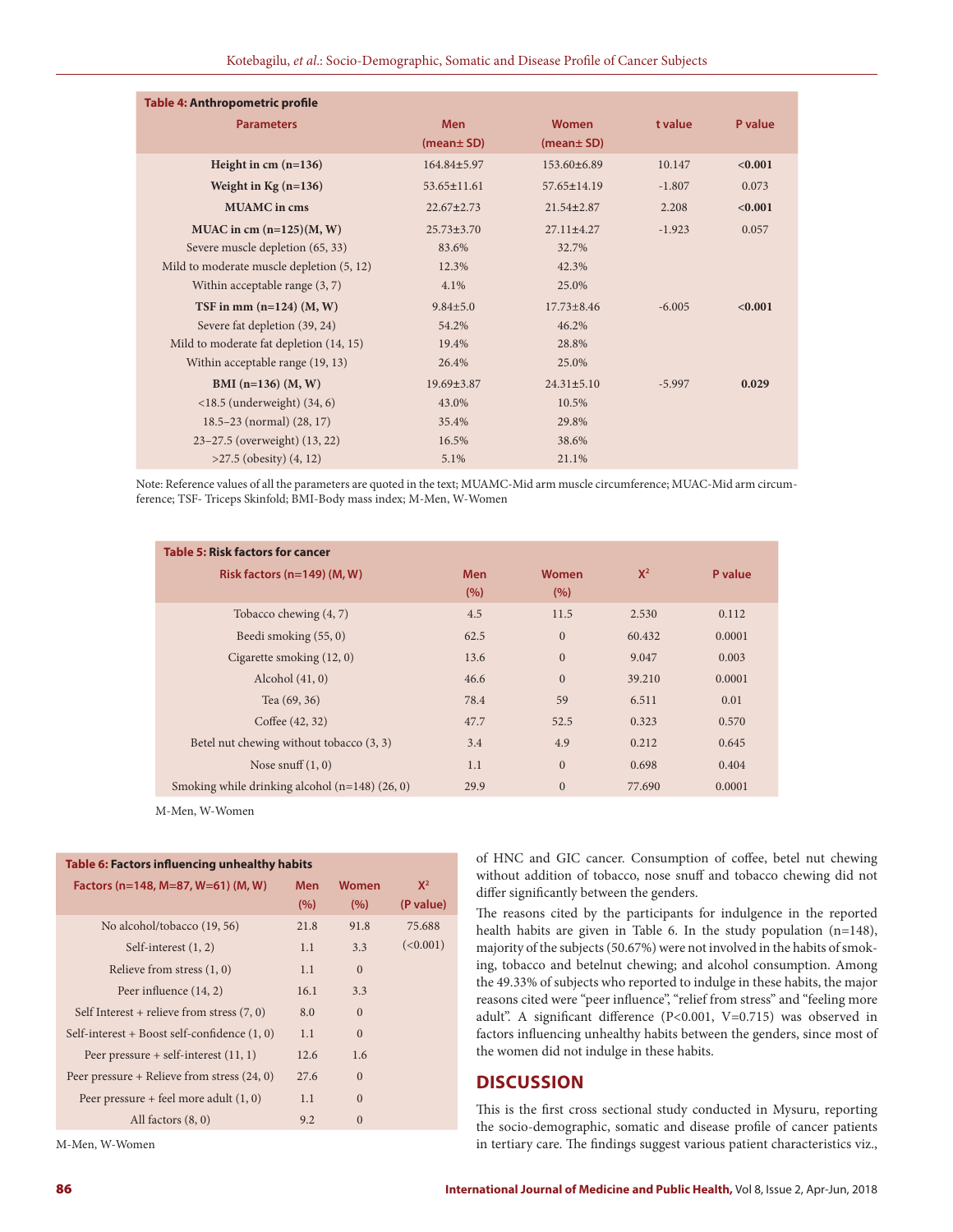age, literacy level, economic status, risk factors of cancer, influence the stage of cancer at diagnosis and functional status.

Despite the increase in incidence of various types of cancer and advancement of medical care in India, majority of the subjects were found to be diagnosed in the later stages of cancer. It may be inferred that many more cases would be under-reported due to factors such as low awareness, poor access to medical services, poverty, socio-cultural factors and absence of screening programs.

A NCRP report in 2001, on the patterns of cancer in Mysuru district reported that 648 patients (0.024%) received treatment in cancer hospitals in an estimated population of 26,20,527. The leading cancer sites among men were oesophagus, lungs, hypopharynx, stomach, mouth, larynx and tongue and; in women were cervix, breast, oesophagus, ovary and mouth.20 The trends in types of cancer remain similar as observed in our study with a higher number of aerodigestive tract cancers in men and gender specific cancers in women. In this study, the number of breast cancer cases was observed to be higher than cervical cancer, which may be due to the convenient sampling method adopted.<sup>21</sup> A lower incidence of cervical cancer in the study population could also be because of lower exposure to carcinogens such as Human Papilloma Virus. Our results are comparable to the three year report of the PBCRs (2012-14) by NCRP where breast cancer has been the leading site followed by cervix among women.10 The results are also comparable to the HBCRs survey conducted by NCRP in Bangalore which reported leading sites of cancers of cervix uteri, breast, mouth, ovary and oesophagus in women and cancers of hypopharynx, oesophagus, lung, tongue and mouth in men by rank.<sup>13</sup> The NCRP report on Head and Neck cancers reported greater incidence of HNCs between the age group of 45-69 years in men and women as observed in our study.22 Majority of the participants belonged to lower SES. The disease was diagnosed at an advanced stage in majority of the study population and was detected earlier in women than in men due to greater visibility of symptomatology in the case of breast and cervical cancer.

In our study, the somatic status was greatly affected in HNC and GIC due to decreased food intake. Poor somatic status can be accounted to low SES observed in majority of subjects due to limited access to healthy protective foods. Overall, poor SES and somatic status, treatment side effects and presence of cancer cachexia had an effect on the overall functional status in cancer subjects.

The functional status was affected higher in men than in women which is highly dependent on the type of cancer. For example, patients affected with HNC and GIC have trouble in consuming or digesting the food which affects their nutritional status. Poor nutritional status will directly affect the functionality. Furthermore, presence of NIS associated with treatment along with cancer cachexia has a negative impact on the functional status.

Tobacco and alcohol related cancers were higher in men whereas lifestyle related cancers were higher in women with a significant difference (*P*<0.05). Peer influence had a higher association with unhealthy habits such as consumption of alcohol and smoking which was higher in men than in women. Knowledge on dietary restriction of nutrients such as fat, reduced consumption of tea and importance of physical activity will help in the management of lifestyle related cancers and control of tobacco and alcohol supply can prevent the increasing rates of HNC and GIC in men. The results on health habits were comparable to the World Health Organization (WHO) report on the Global tobacco epidemic - country profile of India, 2015 which reported 24.3% and 10.3% of tobacco smoking and cigarette smoking in men and 2.9% and 0.8% in women, respectively.<sup>23</sup> Among men, 36.60% consumed alcohol; and women did not indulge in the habit of consuming alcohol. The WHO Global Status Report on Alcohol and Health 2014 of India reported a per capita consumption in 2010 to be 32.1 (in litres of pure alcohol) in men and 10.6 (in litres of

pure alcohol) in women aged above 15 yrs. The per capita consumption of alcohol has increased from 1.6 (in litres of pure alcohol) in 2003-2005 to 2.2 (in litres of pure alcohol) in 2008-2010.<sup>24</sup> Also, alcohol consumption along with smoking increases the risk of HNC. Heavy drinkers have an increased risk of cancers of the mouth, throat, oesophagus, larynx and liver. Cigarette smoking and use of alcohol are the modifiable risk factors for preventing HNC. A case-control study of combined effect of tobacco and alcohol on laryngeal cancer risk suggested that there was an increased multiplicative risk of cancer with use of cigarette smoking and alcohol intake. Use of alcohol also potentiated tobacco-related carcinogenesis which was an independent risk factor.25-26

Though there are initiatives taken up by the Government to impart awareness on the harmful effects, tobacco and alcohol related cancers are on the rise in the country. Therefore, a more stringent protocol has to be adopted to ban or control the supply and access to tobacco and alcohol. Since, peer influence has an effect on unhealthy habits; the same can be adopted in controlling the risk factors associated with cancer among men by conducting peer group counseling at villages and for addicts at Rehabilitation centres. Awareness should be created regarding the importance of diet, health habits and physical activity in the prevention and management of lifestyle related cancers.

## **CONCLUSION**

This study is a first attempt to understand the descriptive epidemiology of cancer patients in Mysuru attending a tertiary setting. Understanding individual patient factors such as socio-demography, nutritional status, food and health habits, behavioural characteristics and healthcare factors associated with advanced stage at diagnosis is essential for targeted effective public health interventions to promote prompt health seeking, diagnosis at early stage and improved survival from cancer. The study provides insights about the range of factors such as SES, habits, lifestyle and somatic status likely to be associated with stage and type of cancer at diagnosis. The results may be useful as baseline data for planning large scale region - based population studies to identify the causes, undertake suitable screening and treatment options.

# **ACKNOWLEDGEMENT**

The authors thank University Grants Commission, New Delhi, for research grants under SAP scheme (Grant no.UGC No. F 640/1/DRS/2013 (SAP-I), dated July 15, 2013); and BSR fellowship to 1st and 2nd author ( UGC No. F.25-1/2014-15(BSR)/7-313/2010/(BSR), dated August 25, 2015). Authors also thank the Hospital staff for extending support in carrying out the study.

# **CONFLICT OF INTEREST**

The authors declare no conflict of interest.

## **ABBREVIATIONS**

**BMI:** Body mass index; **ECOG:** Eastern Co-operative Oncology Group; **GIC:** Gastrointestinal cancers; **HNC:** Head and neck cancers; **HBCRs:** Hospital Based Cancer Registries; **MUAC:** Mid upper arm circumference; **MUAMC:** Mid-upper arm muscle circumference; **NCRP:** National Cancer Registry Programme; **NIS:** Nutrition Impact Symptoms; **OC:** other cancers; **PBCRs:** Population Based Cancer Registries; **SES:** Socioeconomic status; **TSF:** Triceps skinfold; **WHO:** World Health Organization.

# **SUMMARY**

Various factors have an implication on Cancer. In our study, it was observed that poor food intake, SES, somatic status along with treatment side effects had a negative impact on the functional status irrespective